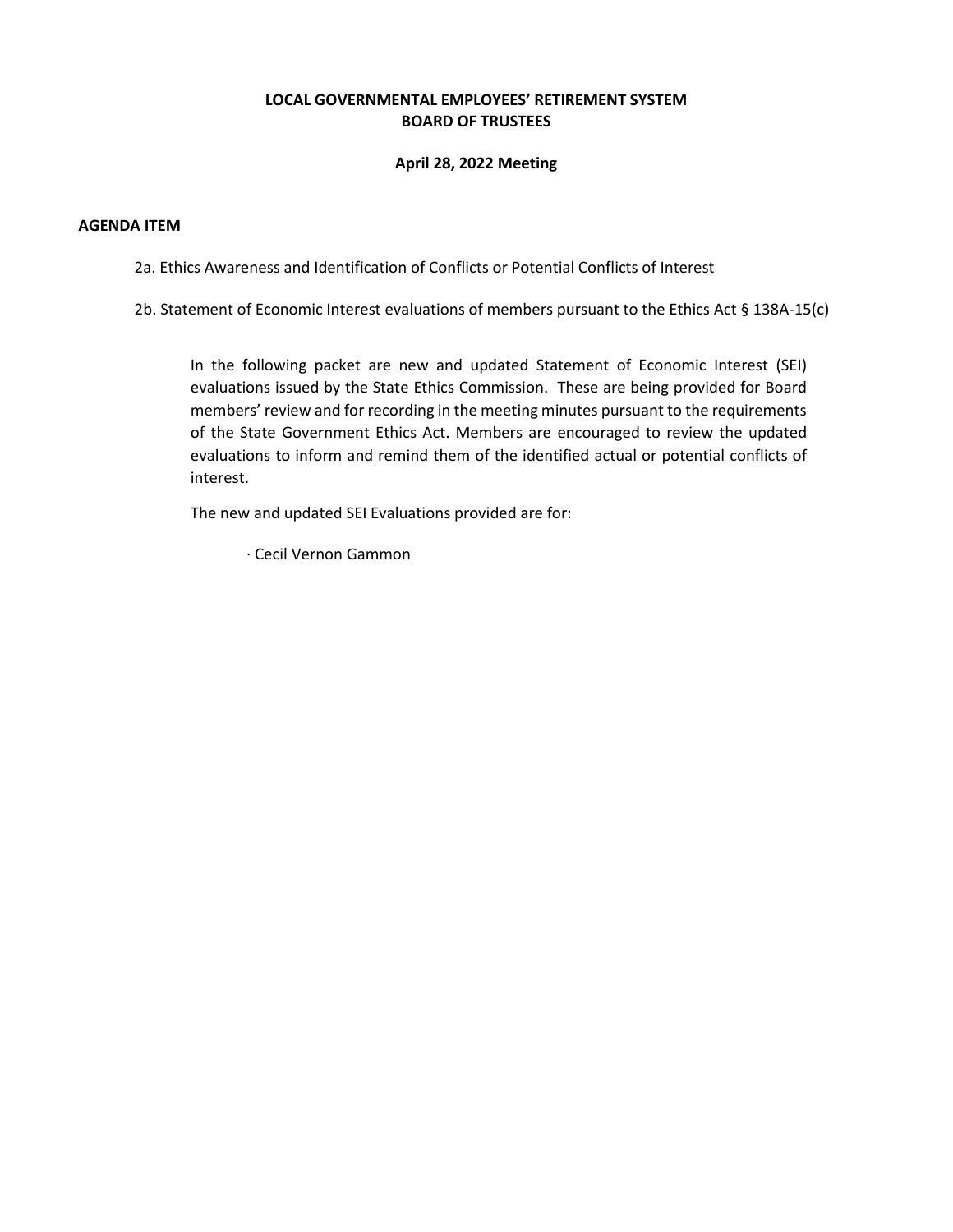

**STATE ETHICS COMMISSION**

**POST OFFICE BOX 27685 RALEIGH, NC 27611 PHONE: 919-814-3600**

# *Via Email*

January 19, 2022

The Honorable Roy A. Cooper III Governor of North Carolina 20301 Mail Service Center Raleigh, North Carolina 27699-0301

## **Re: Evaluation of Statement of Economic Interest Filed by Mr. Cecil Vernon Gammon The Local Governmental Employees' Retirement System Board of Trustees**

Dear Governor Cooper:

Our office has received **Mr. Cecil Vernon Gammon's** 2021 Statement of Economic Interest as a member of the **Local Governmental Employees' Retirement System Board of Trustees (the "Board")**. We have reviewed it for actual and potential conflicts of interest pursuant to Chapter 138A of the North Carolina General Statutes ("N.C.G.S."), also known as the State Government Ethics Act (the "Act").

Compliance with the Act and avoidance of conflicts of interest in the performance of public duties are the responsibilities of every covered person, regardless of this letter's contents. This letter, meanwhile, is not meant to impugn the integrity of the covered person in any way. This letter is required by N.C.G.S. § 138A-28(a) and is designed to educate the covered person as to potential issues that could merit particular attention. Advice on compliance with the Act is available to certain public servants and legislative employees under N.C.G.S. § 138A-13.

## **We did not find an actual conflict of interest but found the potential for a conflict of interest. The potential conflict identified does not prohibit service on this entity.**

The Local Governmental Employees' Retirement System Board of Trustees ("LGERS") is responsible for the administration of retirement allowances and other benefits for employees of counties, cities and towns or other eligible employers participating in the System. The Board serves as trustee for LGERS funds, while the State Treasurer serves as custodian and makes investments of such funds.

The Act establishes ethical standards for certain public servants and prohibits public servants from: (1) using their positions for their financial benefit or for the benefit of their extended family or business, N.C.G.S. § 138A-31; and (2) participating in official actions from which they or certain associated persons might receive a reasonably foreseeable financial benefit, N.C.G.S. § 138A-36(a). The Act also requires public servants to take appropriate steps to remove themselves from proceedings in which their impartiality might reasonably be questioned due to a familial, personal, or financial relationship with a participant in those proceedings. N.C.G.S. § 138A-36(c).